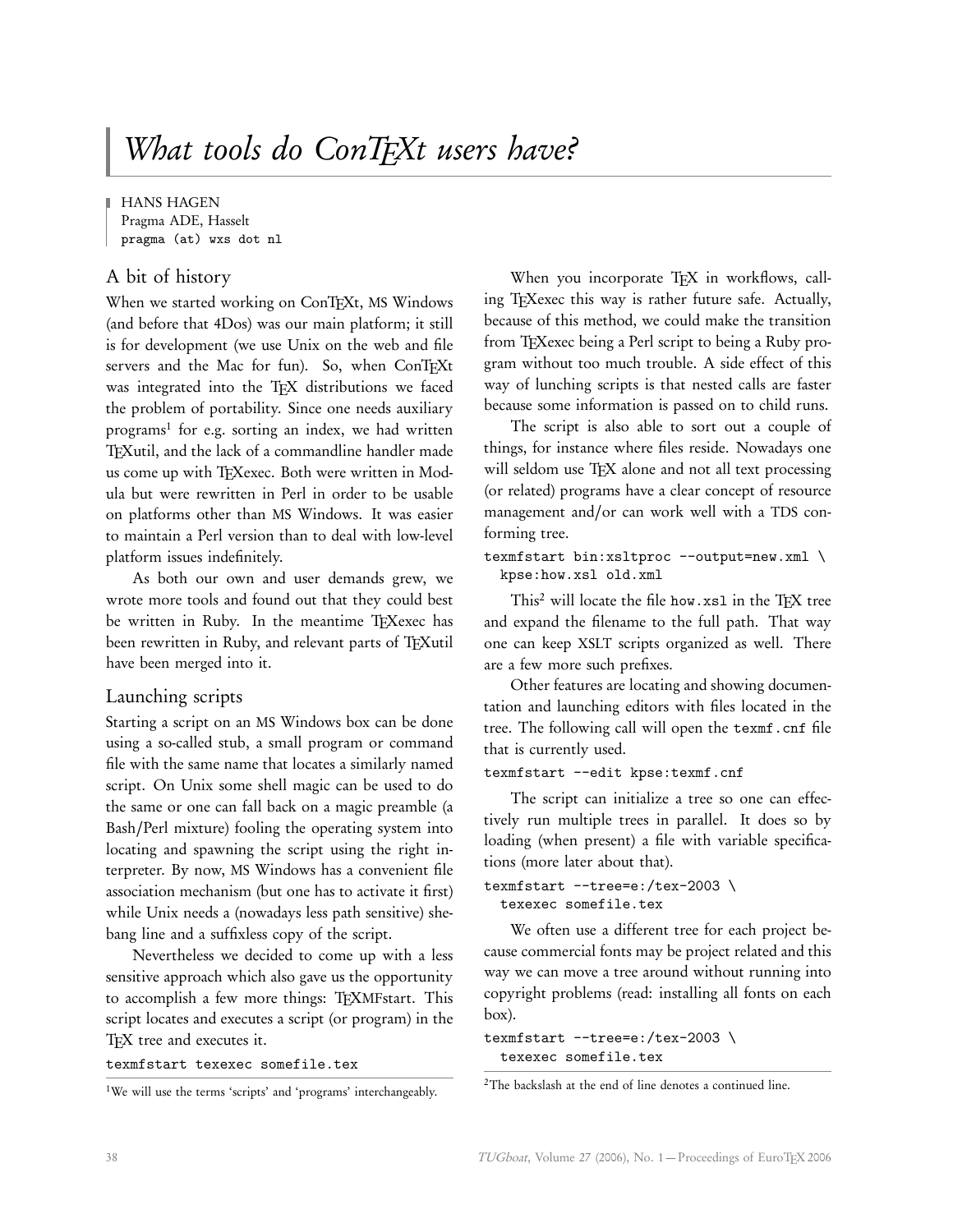Another handy feature is conditional processing. In the following case the test file will only be processed when it has changed.

```
texmfstart -ifchanged=test.r --direct R \
  "-q --save --restore < test.r"
```
In a similar fashion one can make running dependent on time stamp comparison. More details can be found in the manual.

## Managing ConTFXt runs

The TFXexec script manages a user's TEX run. There are many factors that influence such a run:

- Since ConTFXt uses the same format for all backends, it depends on loading the relevant backend driver modules. Although one has complete control, life can be made easier when this is done automatically.
- A first pass may generate data needed in a successive pass. There may be references, tables of contents, indices, etc. so we need a way to manage multiple runs. We have to make sure that neither fewer nor more runs than needed take place.
- A run may demand further action between runs, like graphic manipulations or delayed MetaPost execution.
- We may want to run different TFX engines, apply different backends, use different user interfaces. Also, the name and way of calling TFX may change over time, something that we don't want users to be bothered with.
- We may want to process a TFX or XML file under different style regimes or enable style-specific modes.
- The document may need an additional page imposition pass, managed in such a way that no auxiliary data gets messed up.
- We may want to close and open the result in a viewer after the run is done.

This and a bit more is handled by TFXexec. When dealing with ConTEXt files the script will do a few things users are normally not aware of, like making sure that the random seed is frozen for a run, bugs in programs are caught (as long as needed) and that omissions in the texmf.cnf settings are compensated for. In addition TFXexec provides a few features for combining and manipulating PDF files.

The latest versions of TEXexec also support socalled ctx files. These are files in XML format that describe a process, additional pre- and postprocessing needed, styles and modules to be used, etc.<sup>3</sup> This means that one can easily configure projects without the need to tweak source files or editor setups or give explicit commands. Think of situations where an XML file (or bunch of files) has to be converted to another variant in order to be processed. TEXexec will only do that conversion when needed. In Figure 1 we show the file that is used in the MathAdore project.<sup>4</sup> The source file contains OpenMath and what we call 'shortcut math' and after normalizing this to OpenMath (first conversion) we convert the math to content MathML (second conversion).

The source file contains a reference to this ctx file and when TEXexec is applied to the source file, it will take the appropriate actions. Such a reference looks like:

```
<?ctx-dir job ctxfile ../mathadore.ctx ?>
```

```
Here "ctx-dir" denotes a ConTFXt directive.
```
When dealing with a TEX file, TEXexec will scan the first line for comments that serve a similar purpose.

## Handling the utility file

For a long time TEXutil was called from within TEXexec to handle the utility file that collects the index entries, tables of contents, references, etc. Nowadays this functionality is integrated in TEXexec which is more efficient. We also took the opportunity to enhance the sorting features so that one can mix language specific sorting rules.

The original TFXutil is also responsible for some other manipulations, like analyzing graphics. That kind of functionality has been moved to other scripts and more modern ways of dealing with such issues. Because we were in a transition stage to Ruby scripting, it was a good moment to say goodbye to TFXutil and concentrate on building a more extensive set of tools.

 $^3\rm{Although}$  one can use the  $\tt{ctx}$  suffix for ConTEXt related TEX files, this is normally a bad idea.

<sup>4</sup>This project will provide highly interactive math to schools and is conducted in cooperation with the University of Eindhoven.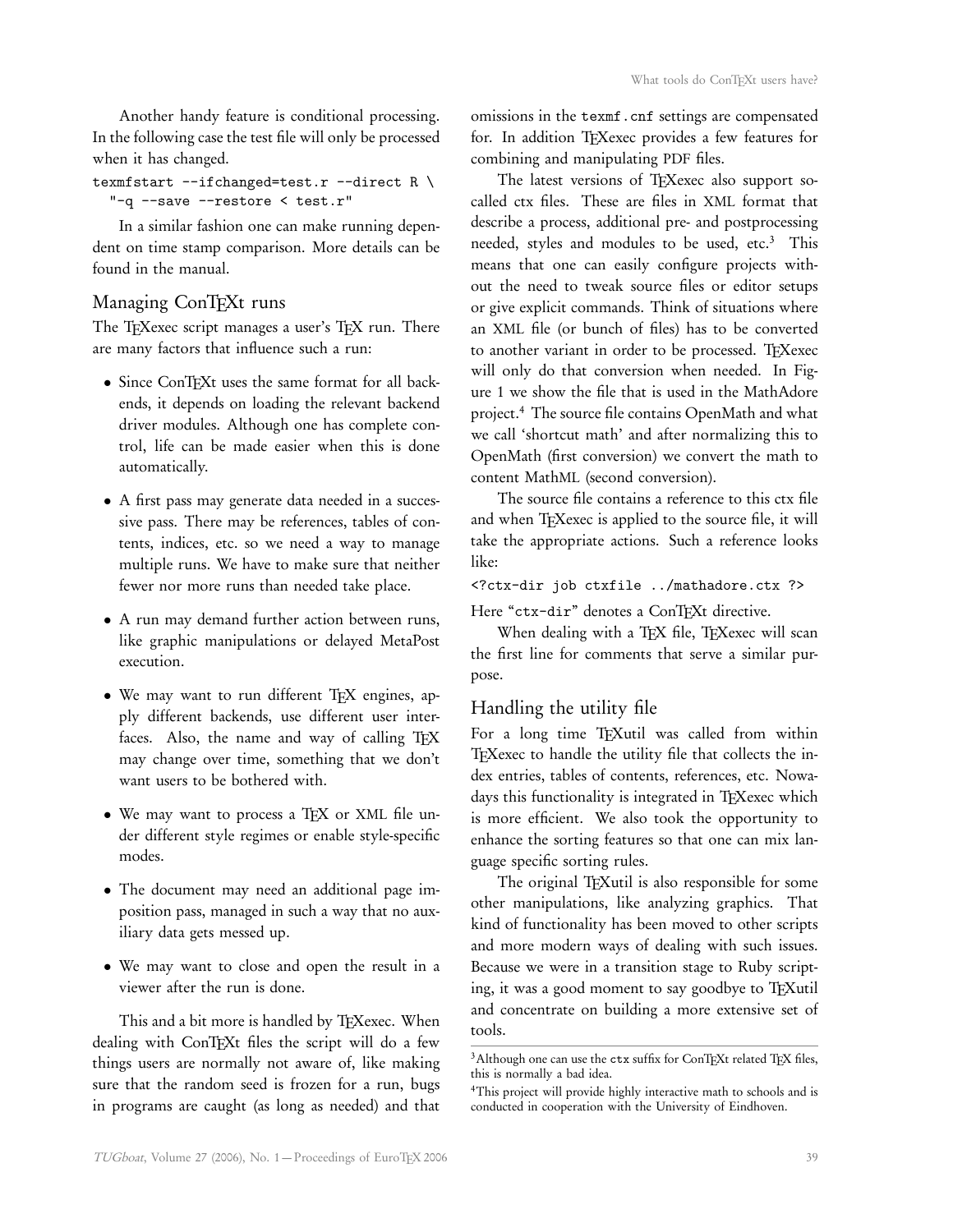Hans Hagen

```
<?xml version='1.0' standalone='yes'?>
<ctx:job>
    <ctx:message>mathadore</ctx:message>
    <ctx:preprocess suffix='prep'>
        <ctx:processors>
            <ctx:processor name='openmath' suffix='om'>texmfstart
                --direct xsltproc
                --output <ctx:value name='new'/>
                kpse:x-sm2om.xsl <ctx:value name='old'/>
            </ctx:processor>
            <ctx:processor name='mathadore' suffix='prep'>texmfstart
                --direct xsltproc
                --output <ctx:value name='new'/>
                kpse:x-openmath.xsl
                <ctx:value name='old'/>.om
            </ctx:processor>
        </ctx:processors>
        <ctx:files>
            <ctx:file processor='openmath,mathadore'>v*.xml</ctx:file>
            <ctx:file processor='openmath,mathadore'>h*.xml</ctx:file>
            <ctx:file processor='openmath,mathadore'>openmath*.xml</ctx:file>
       </ctx:files>
    </ctx:preprocess>
    <ctx:process>
       <ctx:resources>
            <ctx:environment>o-m4all.tex</ctx:environment>
        </ctx:resources>
    </ctx:process>
    <ctx:postprocess>
    </ctx:postprocess>
</ctx:job>
```
Figure 1: A ctx file used in the MathAdore project

## The tools collection

Instead of expanding TEXutil, we decided to spread functionality over multiple scripts. These can be recognized by their name: they all end with tools. If you call them using TEXMFstart there is not much opportunity for conflicts with existing tools.

Each tool comes with a manual, so we will not discuss details here.

### ctxtools

This tool provides ConTFXt related features, like generating generic pattern files (so that we are independent), providing editor syntax checking files derived from the generic ConTEXt interface definition (handy for lexers), generating documentation (from the Con-TEXt source code), updating ConTEXt (by downloading an archive and regenerating formats), etc.

## rlxtools

The 'r' represents resources, normally graphics, the 'l' stands for libraries, and the 'x' (indeed) for XML. This tool can analyze graphic files and manipulate resources using other programs. For instance it can be used to downsample files at runtime, to handle special color conversion, and to convert graphics to formats acceptable for TFX. By using the runtime converters one can build workflows without the need to rely on additional scripting. There is a dedicated manual on this topic so we will not bore you here with yet another blob of XML.

## xmltools

You can use this tool to do a simple analysis on an XML file. Another option is to generate a directory listing in XML format. In both cases, the result can be fed into ConTEXt and used in the process. A more obscure option is to generate images from MathML snippets. This script will without doubt include more features in the future.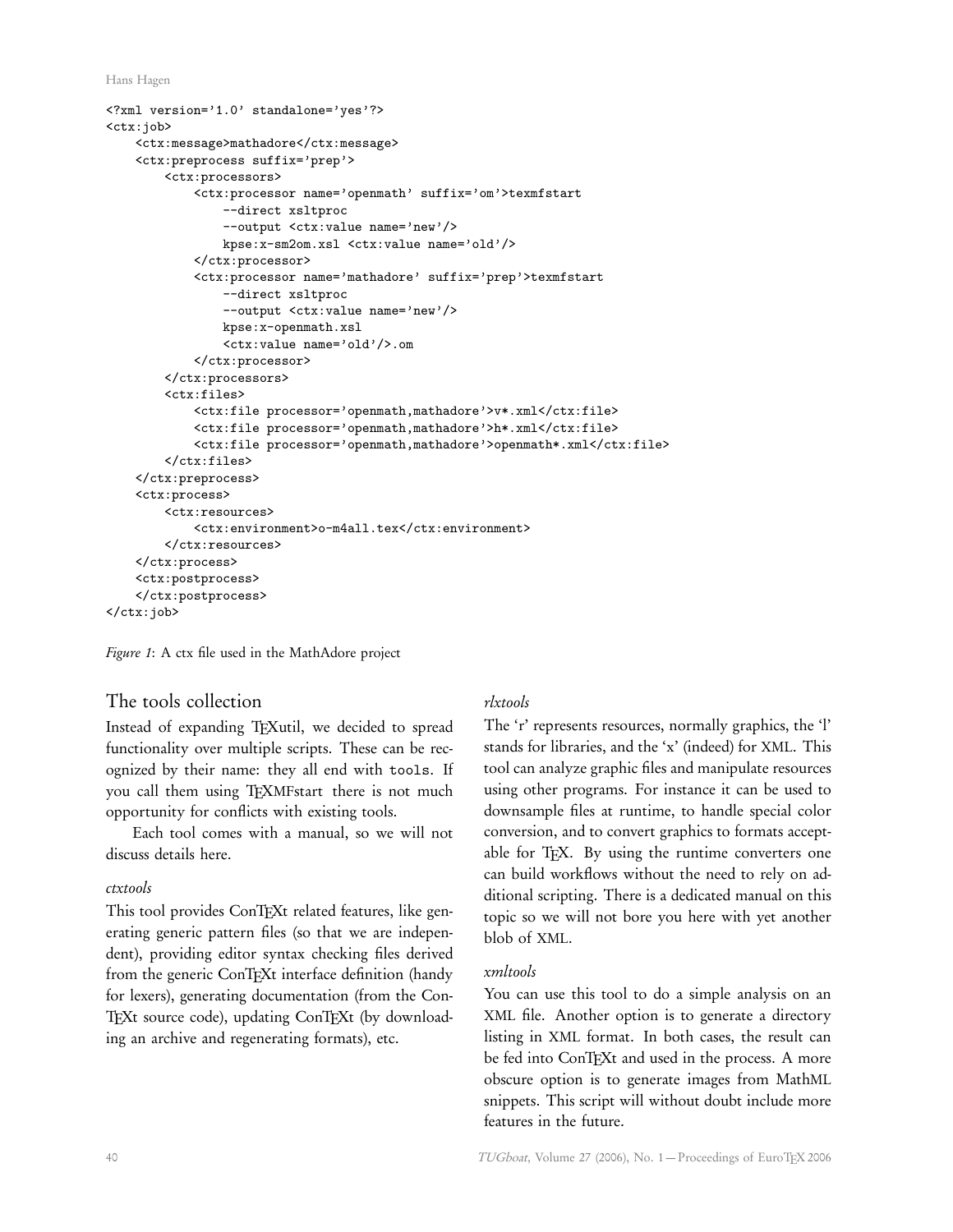## pdftools

This is work in progress. One can for instance roughly analyze PDF files. It also provides a way to manipulate colors in PDF images but that feature is now supported in ConTFXt directly.

#### textools

Users will seldom need this tool. It can fix things in a TDS compliant tree (for instance when the standard has changed), it deals with a few cross platform issues, it can help you to create so-called TPM archives (and is meant for ConTFXt module writers) and it can merge updates into your tree.

#### mpstools

In the future this tool will host the now standalone MetaPost to PDF wrapper (mptopdf) as well as the cropper (both are still Perl scripts).

## tmftools

This script encapsulates some of the functionality of the Ruby based kpsewhich functionality that we use. In the future we may completely move away from the binary because the script is just as fast or faster when it serializes the database. The script can act as a kpsewhich server. The script can also analyze the tree for duplicates.

#### runtools

Because TFX is multiplatform and because we (need to) run services on multiple platforms, we use this script to do things normally done at the console (shell). It just loads the given Ruby scripts with the appropriate library. We also use this tool to generate the ConTFXt distribution.

#### exatools

This is a more obscure tool. It provides some features related to form based style control and web driven TEX processing that we use in projects.

#### pstopdf

This last one is not a collection like the previous tools. It started long ago as a wrapper for Ghostscript. It still provides this function and over the years we've added quite a bit of filtering to it (we just filter the things that Ghostscript fails on or gets confused from). In the meantime we cheat on the name since it also manages the conversion of bitmap images, especially

cached downsampling, using ImageMagick as well as conversion from SVG to PDF using Inkscape.

## texfont

This script has been around for a while now and is used to install (commercial) fonts. It generates metric files, map files, and a demo file so that one can see if things went right. ConTEXt does not depend on (ever changing) map file methods and loads map files on demand. You can generate map files for dvipdfmx with the previously mentioned ctxtools.

### More

There are a few more scripts, like concheck (simple syntax checking) and texsync (synchronizing minimal distributions) but we will not discuss them here.

## Integration

When setting up multiple TFX trees, the trick is in isolating them as much as possible. Because one can never be sure how distributions set things up, we revert to setting environment variables, which will then take precedence over the settings in a regular texmf.cnf file. In the TFXMFstart manual you can find more details on how we take care of this; here we only show an example of such an file in Figure 2.

When the tree flag is given, TEXMFstart will read this file and set the environment variables accordingly before it launches the program it is supposed to start. In fact, a tree specification can specify a file, but by default the setyptex one is taken.

```
texmfstart \
```

```
--tree=f:/minimal/tex/setuptex.tmf \
texexec test.tex
```
Since TEXMFstart can load several such files, we can also use this method to preset more environment variables, for instance pointers to resources like graphics. This is what the –env or –environment option is for, as in:

```
texmfstart --tree=f:/minimal/tex \
  --env=xyz.tmf texexec test.tex
```
The advantage of this variable setting game is that instead of cooking up scripts with statements like: thread.new do

```
ENV["something"] = "nothing"
a = "textfstart --tree=f://minimal/tex --"
```
system(a+"env=xyz.tmf texexec test.tex") end

we can put the variable definition in a file and say: